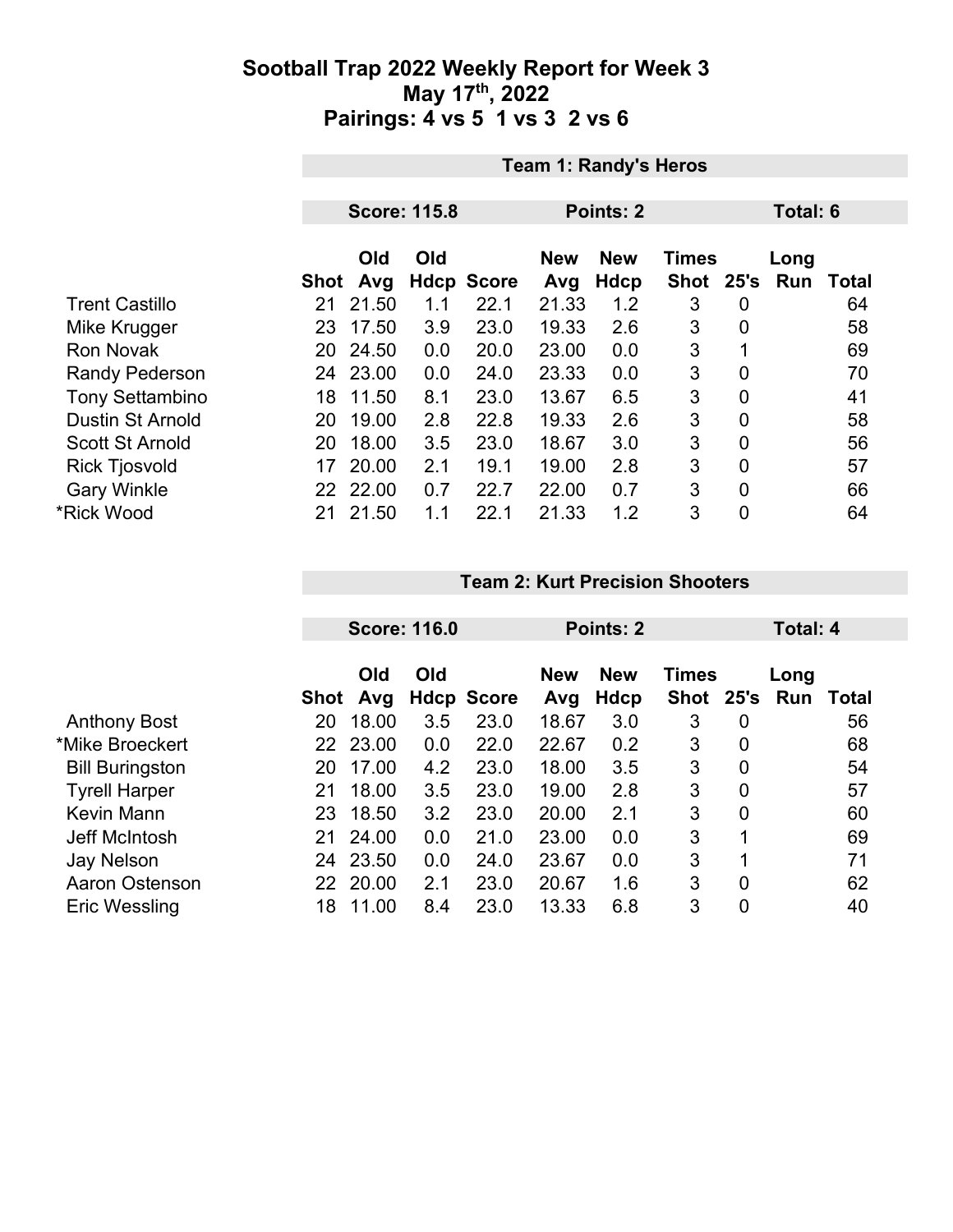## **Sootball Trap 2022 Weekly Report for Week 3 May 17th, 2022 Pairings: 4 vs 5 1 vs 3 2 vs 6**

|                      | <b>Team 3: NTM #1</b> |                        |     |                   |                   |                    |                      |   |                        |    |  |
|----------------------|-----------------------|------------------------|-----|-------------------|-------------------|--------------------|----------------------|---|------------------------|----|--|
|                      | <b>Score: 115.0</b>   |                        |     |                   |                   | Points: 0          |                      |   | <b>Total: 2</b>        |    |  |
|                      |                       | <b>Old</b><br>Shot Avg | Old | <b>Hdcp Score</b> | <b>New</b><br>Avg | <b>New</b><br>Hdcp | <b>Times</b><br>Shot |   | Long<br>25's Run Total |    |  |
| *Doug Benoit         | 18                    | 11.50                  | 8.1 | 23.0              | 13.67             | 6.5                | 3                    | 0 |                        | 41 |  |
| Eddie E              | 18                    | 22.00                  | 0.7 | 18.7              | 20.67             | 1.6                | 3                    | 0 |                        | 62 |  |
| <b>Keith Keith</b>   | 17                    | 16.50                  | 4.6 | 21.6              | 16.67             | 4.4                | 3                    | 0 |                        | 50 |  |
| Steve Long           | 23                    | 20.50                  | 1.8 | 23.0              | 21.33             | 1.2                | 3                    | 0 |                        | 64 |  |
| <b>Steve Pickett</b> |                       | 23 21.50               | 1.1 | 23.0              | 22.00             | 0.7                | 3                    | 0 |                        | 66 |  |
| <b>Zach Pickett</b>  | 23                    | 21.00                  | 1.4 | 23.0              | 21.67             | 0.9                | 3                    | 0 |                        | 65 |  |
| Dennis Robyn         | 15                    | 17.50                  | 3.9 | 18.9              | 16.67             | 4.4                | 3                    | 0 |                        | 50 |  |
| Kelly Robyn          | 23                    | 18.00                  | 3.5 | 23.0              | 19.67             | 2.3                | 3                    | 0 |                        | 59 |  |
| <b>Todd Robyn</b>    | 19                    | 16.50                  | 4.6 | 23.0              | 17.33             | 4.0                | 3                    | 0 |                        | 52 |  |

|                         |     |            | <b>Score: 100.6</b> |                     | Points: 0                         |      |               |                | Total: 0 |       |  |
|-------------------------|-----|------------|---------------------|---------------------|-----------------------------------|------|---------------|----------------|----------|-------|--|
|                         |     | Old<br>Old |                     |                     | <b>New</b><br><b>New</b><br>Times |      |               | Long           |          |       |  |
|                         |     |            |                     | Shot Avg Hdcp Score | Avg                               | Hdcp | Shot 25's Run |                |          | Total |  |
| <b>Barb Dorumsgaard</b> |     | 13.00      | 7.0                 | 14.0                | 11.00                             | 8.4  | 3             | 0              |          | 33    |  |
| <b>Cole Galbraith</b>   |     | 25 23.00   | 0.0                 | 25.0                | 23.67                             | 0.0  | 3             |                | 25       | 71    |  |
| *Ryan Malik             | 22. | 17.00      | 4.2                 | 23.0                | 18.67                             | 3.0  | 3             | $\overline{0}$ |          | 56    |  |
| <b>Vickie Parks</b>     | 4   | 6.50       | 11.6                | 15.6                | 5.67                              | 12.1 | 3             | $\mathbf 0$    |          | 17    |  |
| <b>Keith Pickett</b>    |     | 19.50      | 2.5                 | 23.0                | 20.00                             | 21   | 3             | 0              |          | 60    |  |

**Team 4: NTM #2**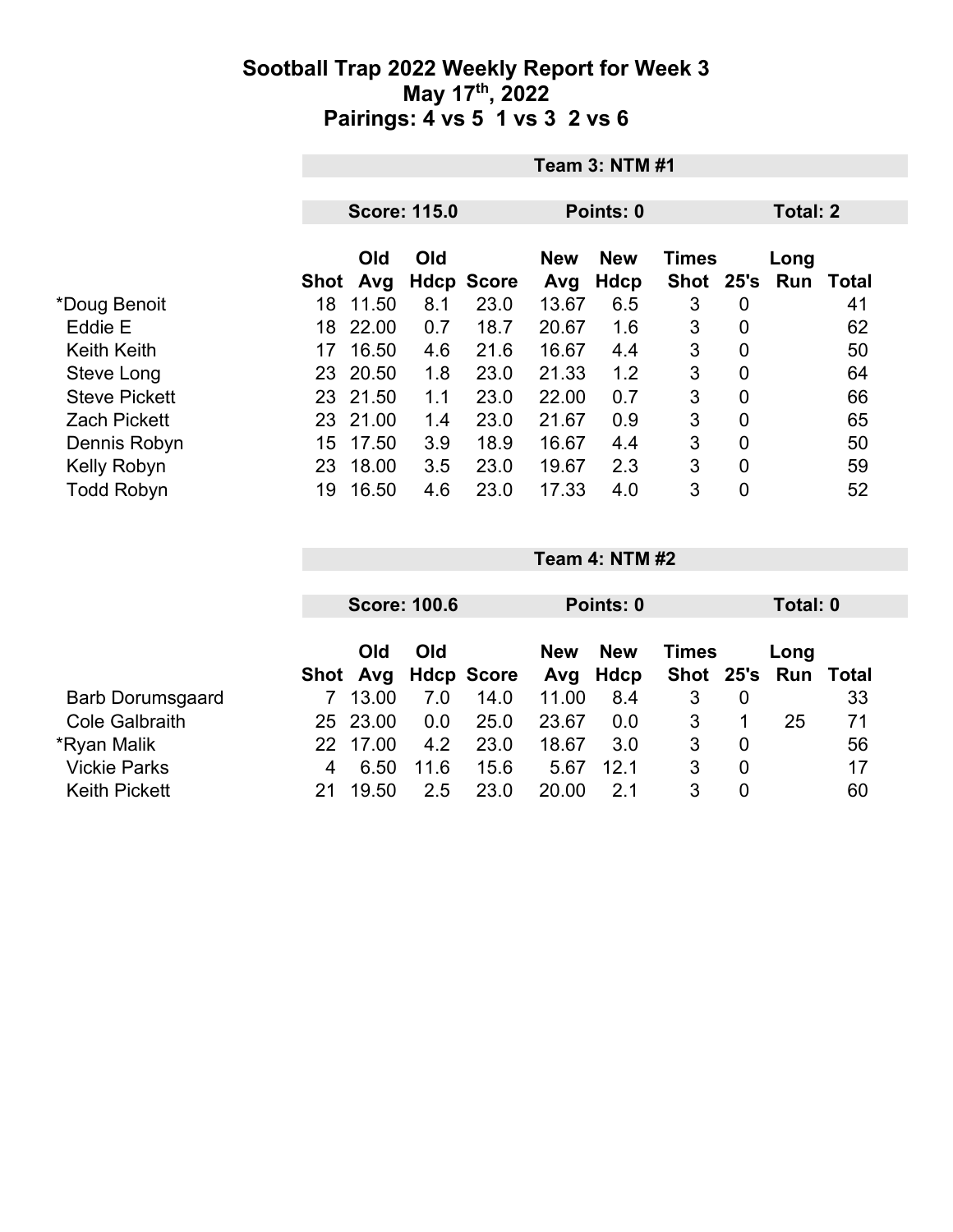## **Sootball Trap 2022 Weekly Report for Week 3 May 17th, 2022 Pairings: 4 vs 5 1 vs 3 2 vs 6**

|                    | <b>Team 5: Northland Cabinets</b> |                                  |     |                           |              |             |                    |             |          |             |  |  |  |
|--------------------|-----------------------------------|----------------------------------|-----|---------------------------|--------------|-------------|--------------------|-------------|----------|-------------|--|--|--|
|                    |                                   | <b>Score: 115.2</b><br>Points: 2 |     |                           |              |             |                    |             | Total: 6 |             |  |  |  |
|                    |                                   | Old                              | Old |                           | <b>New</b>   | <b>New</b>  | <b>Times</b>       |             | Long     |             |  |  |  |
| Mike Ash           | Shot<br>14                        | Avg<br>19.50                     | 2.5 | <b>Hdcp Score</b><br>16.5 | Avg<br>17.67 | Hdcp<br>3.7 | Shot 25's Run<br>3 | 0           |          | Total<br>53 |  |  |  |
| Peg Beckman        | 8                                 | 9.00                             | 9.8 | 17.8                      | 8.67         | 10.0        | 3                  | 0           |          | 26          |  |  |  |
| *Jeff Johnston     | 21                                | 18.50                            | 3.2 | 23.0                      | 19.33        | 2.6         | 3                  | $\mathbf 0$ |          | 58          |  |  |  |
| <b>Keith Keith</b> |                                   | 24 23.50                         | 0.0 | 24.0                      | 23.67        | 0.0         | 3                  | 0           |          | 71          |  |  |  |
| Nancy LuJan        | 19                                | 15.00                            | 5.6 | 23.0                      | 16.33        | 4.7         | 3                  | $\mathbf 0$ |          | 49          |  |  |  |
| <b>Kevin Mark</b>  |                                   | 22 21.50                         | 1.1 | 23.0                      | 21.67        | 0.9         | 3                  | 0           |          | 65          |  |  |  |
| <b>Mark OBrien</b> | 18                                | 17.00                            | 4.2 | 22.2                      | 17.33        | 4.0         | 3                  | 0           |          | 52          |  |  |  |
| Mike Pepek         | 15                                | 19.00                            | 2.8 | 17.8                      | 17.67        | 3.7         | 3                  | 0           |          | 53          |  |  |  |
| Dave Sampson       | 21                                | 21.50                            | 1.1 | 22.1                      | 21.33        | 1.2         | 3                  | 0           |          | 64          |  |  |  |
| Denis Wesenberg    | 14                                | 19.50                            | 2.5 | 16.5                      | 17.67        | 3.7         | 3                  | 0           |          | 53          |  |  |  |

| Team 6: League average                                  |                     |  |  |           |       |          |          |  |  |
|---------------------------------------------------------|---------------------|--|--|-----------|-------|----------|----------|--|--|
|                                                         |                     |  |  |           |       |          |          |  |  |
|                                                         | <b>Score: 112.5</b> |  |  | Points: 0 |       |          | Total: 0 |  |  |
| Old<br>Shot Avg Hdcp Score Avg Hdcp Shot 25's Run Total | Old                 |  |  | New New   | Times | $\Omega$ | Long     |  |  |

Super Shooters: Cole Galbraith 25

# **Sootball Trap 2022 Team Standings through week 3**

| Team 5 | <b>Northland Cabinets</b>      | 6.0 |
|--------|--------------------------------|-----|
| Team 1 | <b>Randy's Heros</b>           | 6.0 |
| Team 2 | <b>Kurt Precision Shooters</b> | 4.0 |
| Team 3 | <b>NTM#1</b>                   | 2.0 |
| Team 6 | League average                 | 0.0 |
| Team 4 | <b>NTM#2</b>                   | 0.0 |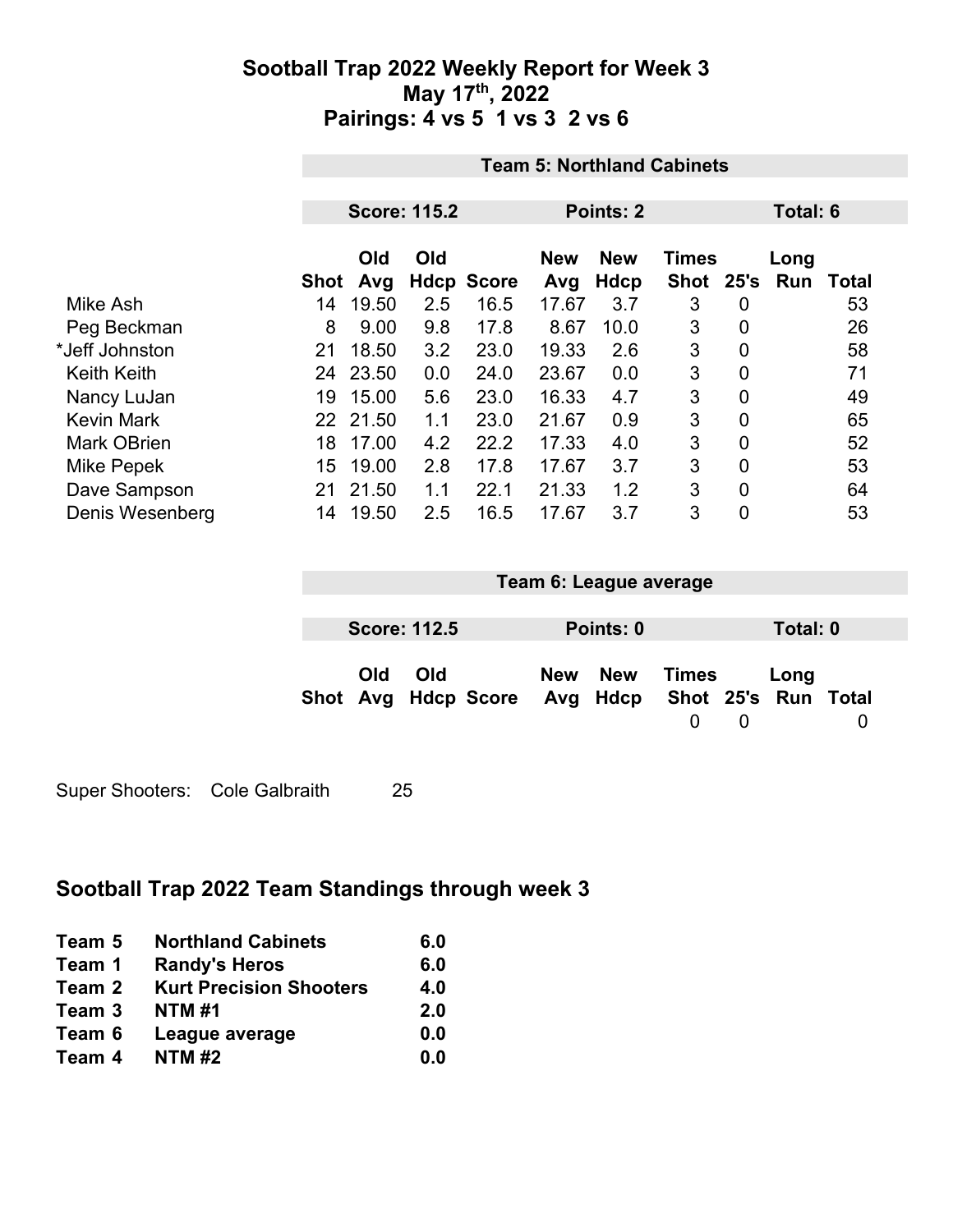# **Sootball Trap 2022 Total Target Leaders Through Week 3**

| Shooter                 | Total | Avg   |                           | <b>Rounds Straights Team</b> |                                |
|-------------------------|-------|-------|---------------------------|------------------------------|--------------------------------|
| <b>Keith Keith</b>      | 71    | 23.67 | 3                         | 0                            | <b>Northland Cabinets</b>      |
| <b>Cole Galbraith</b>   | 71    | 23.67 | 3                         | 1                            | NTM $#2$                       |
| <b>Jay Nelson</b>       | 71    | 23.67 | 3                         | 1                            | <b>Kurt Precision Shooters</b> |
| <b>Randy Pederson</b>   | 70    | 23.33 | 3                         | 0                            | Randy's Heros                  |
| <b>Ron Novak</b>        | 69    | 23.00 | 3                         | 1                            | Randy's Heros                  |
| <b>Jeff McIntosh</b>    | 69    | 23.00 | 3                         | 1                            | <b>Kurt Precision Shooters</b> |
| <b>Mike Broeckert</b>   | 68    | 22.67 | 3                         | 0                            | <b>Kurt Precision Shooters</b> |
| <b>Gary Winkle</b>      | 66    | 22.00 | 3                         | 0                            | Randy's Heros                  |
| <b>Steve Pickett</b>    | 66    | 22.00 | 3                         | 0                            | <b>NTM#1</b>                   |
| <b>Zach Pickett</b>     | 65    | 21.67 | 3                         | 0                            | <b>NTM#1</b>                   |
| <b>Kevin Mark</b>       | 65    | 21.67 | 3                         | 0                            | <b>Northland Cabinets</b>      |
| Steve Long              | 64    | 21.33 | 3                         | 0                            | <b>NTM#1</b>                   |
| Dave Sampson            | 64    | 21.33 | 3                         | 0                            | <b>Northland Cabinets</b>      |
| <b>Trent Castillo</b>   | 64    | 21.33 | 3                         | 0                            | Randy's Heros                  |
| <b>Rick Wood</b>        | 64    | 21.33 | 3                         | 0                            | Randy's Heros                  |
| Eddie E                 | 62    | 20.67 | 3                         | 0                            | <b>NTM#1</b>                   |
| <b>Aaron Ostenson</b>   | 62    | 20.67 | 3                         | 0                            | <b>Kurt Precision Shooters</b> |
| <b>Keith Pickett</b>    | 60    | 20.00 | 3                         | 0                            | <b>NTM#2</b>                   |
| <b>Kevin Mann</b>       | 60    | 20.00 | 3                         | 0                            | <b>Kurt Precision Shooters</b> |
| Kelly Robyn             | 59    | 19.67 | 3                         | 0                            | <b>NTM #1</b>                  |
| <b>Dustin St Arnold</b> | 58    | 19.33 | 3                         | $\pmb{0}$                    | Randy's Heros                  |
| Mike Krugger            | 58    | 19.33 | 3                         | 0                            | Randy's Heros                  |
| Jeff Johnston           | 58    | 19.33 | 3                         | $\mathbf 0$                  | <b>Northland Cabinets</b>      |
| <b>Rick Tjosvold</b>    | 57    | 19.00 | 3                         | $\pmb{0}$                    | Randy's Heros                  |
| <b>Tyrell Harper</b>    | 57    | 19.00 | 3                         | $\pmb{0}$                    | <b>Kurt Precision Shooters</b> |
| <b>Anthony Bost</b>     | 56    | 18.67 | 3                         | $\mathbf 0$                  | <b>Kurt Precision Shooters</b> |
| <b>Scott St Arnold</b>  | 56    | 18.67 | 3                         | $\mathbf 0$                  | Randy's Heros                  |
| Ryan Malik              | 56    | 18.67 | 3                         | 0                            | <b>NTM #2</b>                  |
| <b>Bill Buringston</b>  | 54    | 18.00 | 3                         | 0                            | <b>Kurt Precision Shooters</b> |
| <b>Mike Pepek</b>       | 53    | 17.67 | 3                         | 0                            | <b>Northland Cabinets</b>      |
| Mike Ash                | 53    | 17.67 | 3                         | 0                            | <b>Northland Cabinets</b>      |
| Denis Wesenberg         | 53    | 17.67 | 3                         | 0                            | <b>Northland Cabinets</b>      |
| <b>Todd Robyn</b>       | 52    | 17.33 | $\ensuremath{\mathsf{3}}$ | 0                            | <b>NTM#1</b>                   |
| <b>Mark OBrien</b>      | 52    | 17.33 | 3                         | 0                            | <b>Northland Cabinets</b>      |
| <b>Keith Keith</b>      | 50    | 16.67 | 3                         | 0                            | <b>NTM #1</b>                  |
| Dennis Robyn            | 50    | 16.67 | 3                         | 0                            | <b>NTM #1</b>                  |
| Nancy LuJan             | 49    | 16.33 | 3                         | 0                            | <b>Northland Cabinets</b>      |
| Doug Benoit             | 41    | 13.67 | 3                         | 0                            | <b>NTM #1</b>                  |